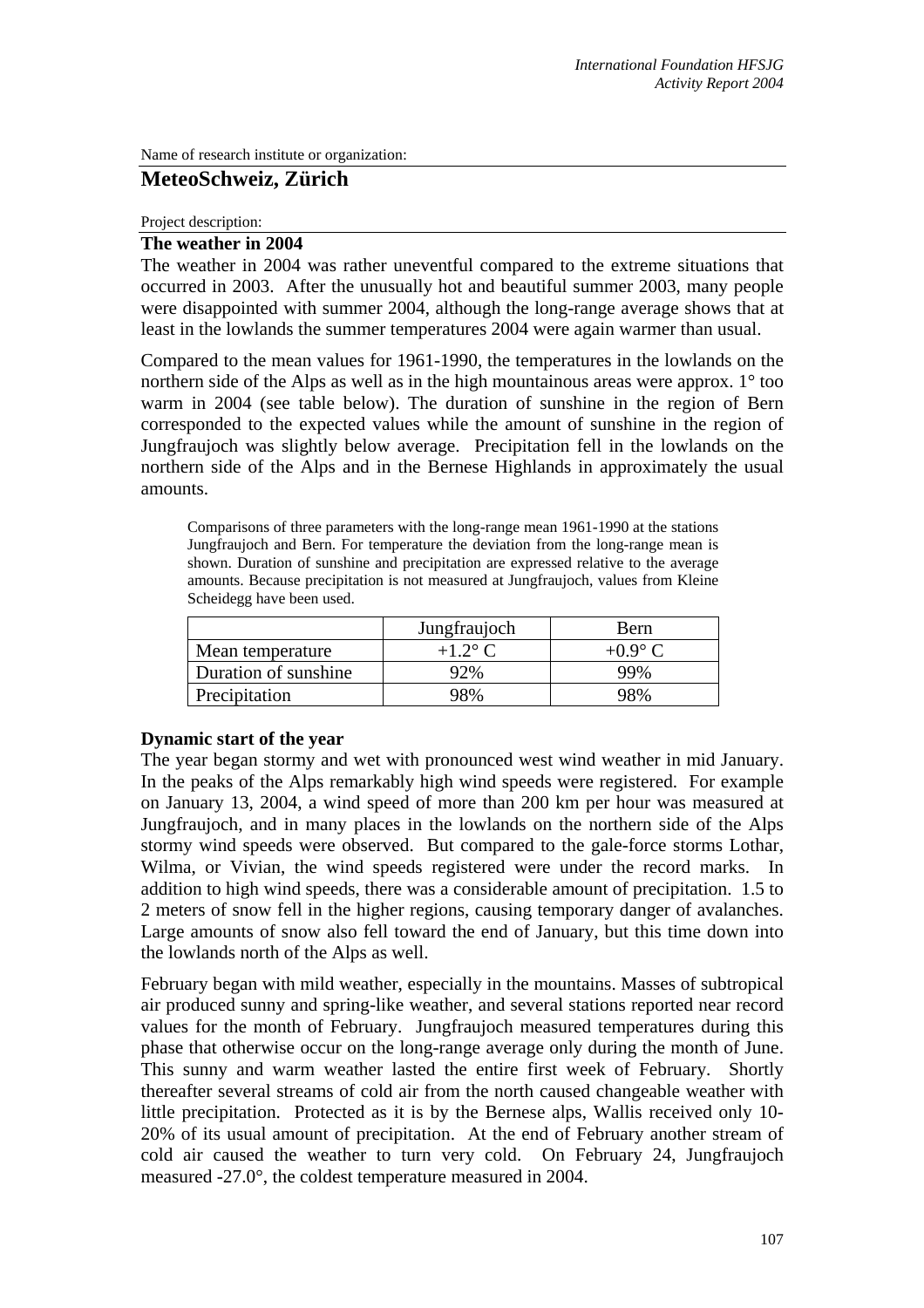# **Changeable spring**

The month of March had an unusually warm period in the middle of the month. Temperatures typical of early summer were measured especially in parts of the mountains and in the Föhn areas in the northern slopes of the Alps. These temperatures almost reached record values for the month of March. This warm weather period was flanked by two cold phases at the beginning and at the end of the month. Winter broke through especially hard again between March 20-26. In higher regions of eastern Switzerland and in the northern slopes of the Alps it snowed intensively, leaving up to one meter of snow in some cases.

No extreme weather conditions occurred in April. The weather was typical of April – capriciously showing many different faces during the course of the month. The month began with springtime temperatures of over 20° in the lowlands, falling back into late winter in the second week. The first heavy thunderstorms of 2004 appeared at the end of April. They moved from the Napf area to the Zürcher Oberland.

Winter made a last appearance at the beginning of May. Local snow depths of more than one meter were measured, and once again the danger of avalanches increased accordingly. Isolated avalanches thrust their way down into the valleys. As a result of the winter weather, May had temperatures cooler than the long-term mean in the mountains as well as in the lowlands. Mid-month – on Ascension Day – the temperatures in the lowlands were between 25° and 28°, and locally even warmer. The long Pentecost weekend began with beautiful weather and pleasant temperatures. After Pentecost Sunday the weather changed, and the end of the month was varied and rather cool for the time of year.

## **"The summer after the record summer"**

After the extraordinarily hot and sunny "summer of the century" in 2003, the expectations for summer 2004 were high. And accordingly the disappointment was great for many people when it became obvious that there would be no repeat performance of summer 2003. But on the whole, the summer balance (June-August) was not as bad as was claimed here and there. The temperatures were 1 to 1,5 degrees higher on the average than the summer mean from 1961-1990. Sunshine and precipitation were also in the normal range. What was missing in summer 2004 were the long periods of fair weather. As soon as summer weather started to settle in, a new weather front with moisture and cooler temperatures would move in.

The meteorological summer began in June with a low pressure system that came out of the NW over the Alps and moved toward the Balkans, producing extremely heavy precipitation in some areas. Some stations for example in the Berner Oberland and central Switzerland recorded amounts of precipitation between June 1-3 that equaled the amounts normally measured during the entire month. There was even considerable local damage. The ensuing weather was dominated by wet and cool Atlantic air masses. Protected by the Alps, southern Switzerland received little precipitation. In fact, Sottoceneri (southern Tessin) registered the driest month of June since measurements began in 1864.

Several massive hailstorms crossed the northern side of the Alps on July 8 and caused enormous damage. Swiss hail insurance received over 6800 claims from agriculture for a total sum of more than 30 million Swiss francs. There was also enormous damage to buildings and vehicles. During the rest of July the weather was more settled with climatic conditions that corresponded to the long-term mean.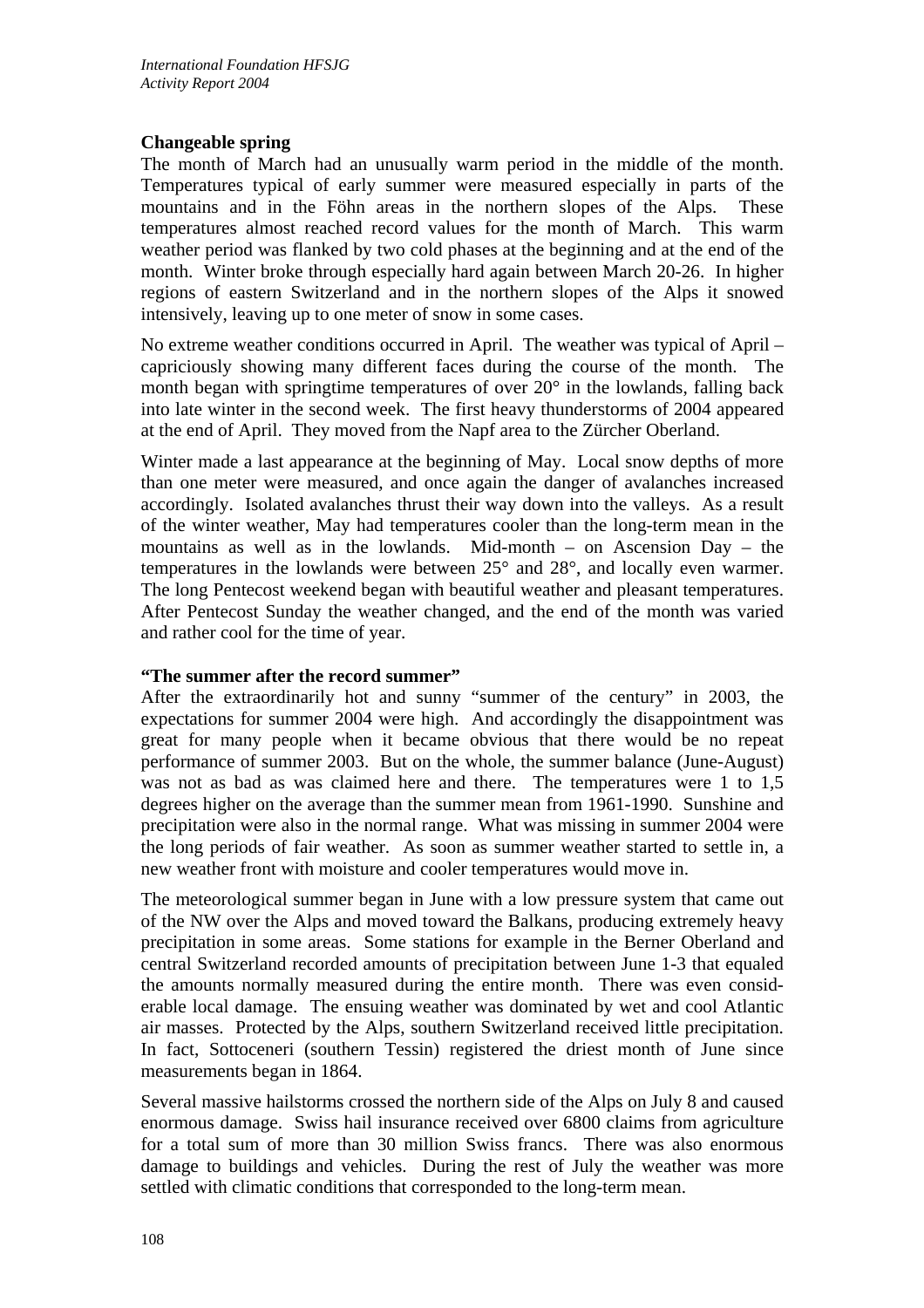A subtropical high pressure system finally brought in real summer weather in the first few days of August. The average temperature during the first ten days of August was 3 to 5 degrees above the long-term mean. On August 2 it reached 34,8° in Sion, the record high in Switzerland for the year. On August 4 the highest temperature at Jungfraujoch was recorded:  $+9.6^{\circ}$  C. Afterwards the high pressure area flattened out, but still sent warm and increasingly moist masses of air into Switzerland until the middle of the month. This led to local heavy thunderstorms with some damage. In addition two tornadoes of the categories F1 and F2 were sighted in canton Freiburg. Tornadoes are rare in Switzerland, but they are nevertheless possible during unstable weather conditions and have even been photographed.

## **Several near-record temperatures in autumn**

After the changeable weather at the end of August, September began with the buildup of a high pressure system that is typical of summer. In the lowlands on the northern side of the Alps, the temperatures in many places went up again to levels above 25°, and in the mountainous regions the weather was very sunny with pleasant temperatures. Looking back in the past, we see that similarly pronounced latesummer periods occur only about once every ten years. Late autumn weather returned in the second half of September after several streams of cold polar air moved in. The snowline sank down to 1300 meters.

At the beginning of October, and especially on October 5, exceptionally high temperatures were registered. Many weather stations reported nearly reaching all-time record high temperatures. Adelboden (1320 meters a.s.l.) measured 23.2°, for example, compared to the absolute record of 24.1° in 1966. Another important feature of this year's weather in October was the frequency of heavy thunderstorms around the middle of the month. Afterward the month ended as changeably as is typical of April. Thus with the exception of a few valleys, the amounts of precipitation were high on both sides of the Alps.

Extremely high temperatures were measured at high altitudes again at the beginning of November. The November records were broken at several stations. Temperatures ranging between 17° and 20° were registered in the middle altitudes (1000-1500 meters a.s.l.). These are temperatures that could be expected in late summer rather than early winter. After this unusually warm weather, three consecutive streams of cold air brought in a period of early winter weather. Snow fell for the first time in the lowlands in winter 2004/2005. The end of the month November was also marked by several storms over entire Switzerland.

Until mid-December a high pressure system produced fair and warm weather in the mountains, while the midlands experienced miserable weather under a layer of stubborn fog. Heavy snowfall set in after the middle of the month, bringing the long desired snow to the mountainous areas and partly into the lowlands. The Christmas holidays on the other hand were almost spring-like.

**Thomas Schlegel**  MeteoSchweiz

Translation: Louise Wilson